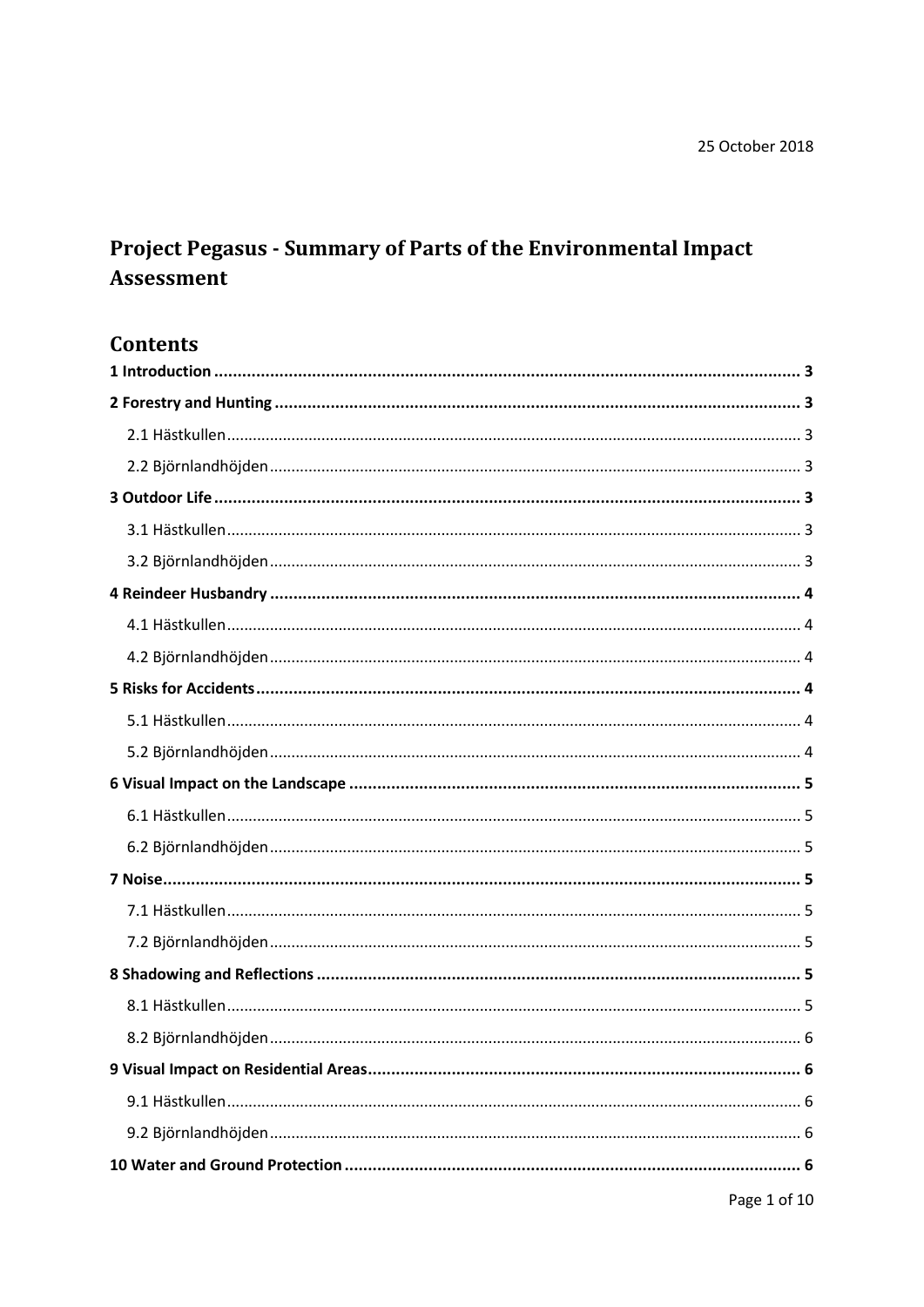# **Glossary**

| <b>Abbreviation or Term</b> | <b>Definition</b>                                |
|-----------------------------|--------------------------------------------------|
| <b>BJL</b>                  | Björnlandhöjden                                  |
| EED                         | <b>E.ON Energidistribution AB</b>                |
| EIA                         | <b>Environmental Impact Assessment</b>           |
| EPFI                        | <b>Equator Principles Financial Institutions</b> |
| Eps                         | <b>Equator Principles</b>                        |
| <b>HAS</b>                  | Hästkullen                                       |
| <b>IAC</b>                  | Interarray cable                                 |
| LV                          | Low voltage                                      |
| M                           | million                                          |
| <b>MMD</b>                  | Environmental court                              |
| <b>MMÖD</b>                 | Upper environmental court                        |
| <b>MPD</b>                  | County environmental board                       |
| MV                          | Medium voltage                                   |
| OHL                         | Overhead line                                    |
| PO                          | Power Output                                     |
| <b>SCA</b>                  | Svenska Cellulosa Aktiebolaget                   |
| <b>VDR</b>                  | Virtual Data Room                                |
| <b>WTG</b>                  | <b>Wind Turbine Generator</b>                    |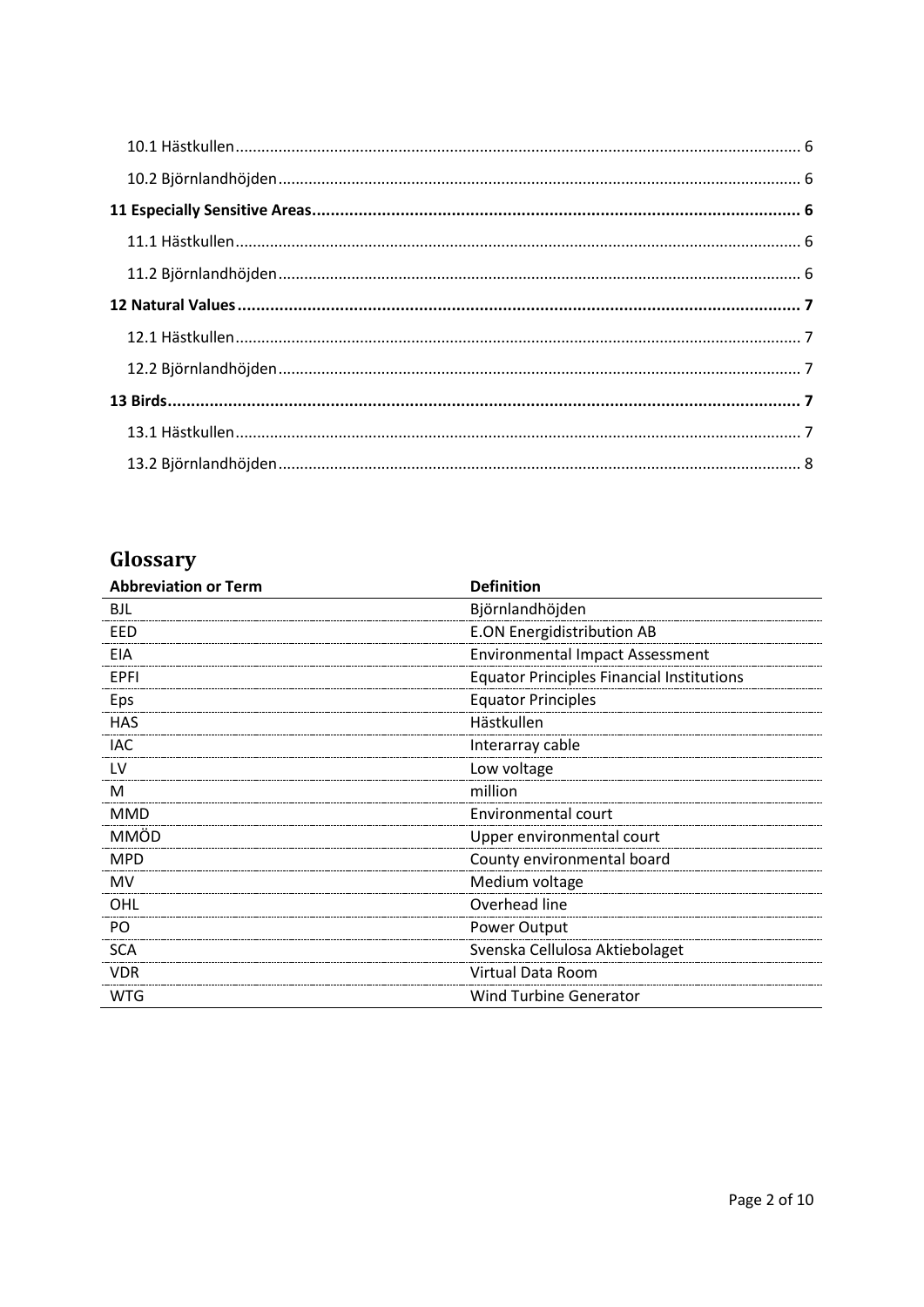## <span id="page-2-0"></span>**1 Introduction**

The Pegasus wind farms (the Project) is located in Sweden. The Project Developer is E.ON SE, and the Project consists of the following two wind farms:

- 41 wind turbine generators (WTGs) in Björnlandhöjden (BJL).
- 73 WTGs in Hästkullen (HAS).

Both sites are currently in the pre-construction stage. BJL and HAS are located 15 km and 25 km southwest of Kramfors respectively, in Västernorrland County, Sweden. The total planned capacity will be 474.2 MW (167.3 MW at BJL and 306.9 MW at HAS). This total capacity is based on installation of a mix of different Nordex WTGs.

This short memo summarizes certain parts of the environmental impact assessments (EIA) provided for the Project.

## <span id="page-2-1"></span>**2 Forestry and Hunting**

#### <span id="page-2-2"></span>**2.1 Hästkullen**

The area which is used for the Project is about 5% of the forest area, and does not affect the grounds for forestry or hunting. Hunting is expected to be affected during construction, but the construction time is limited in time and also to a certain part of the area at a time.

#### <span id="page-2-3"></span>**2.2 Björnlandhöjden**

The area which is used for the Project is about 5% of the forest area, and does not affect the grounds for forestry or hunting. Hunting is expected to be affected during construction, but the construction time is limited in time and also to a certain part of the area at a time.

## <span id="page-2-4"></span>**3 Outdoor Life**

### <span id="page-2-5"></span>**3.1 Hästkullen**

The area does not show any special value for outdoor life than any other outdoor area. The main use for outdoor life is a scooter trail leading along the Project area and sport fishing opportunities close to the site. The accommodation for fishermen is situated further away from the Project. During the construction phase noise and transport will affect the use of the area. For the operational phase the impact for sport fishing will be mainly the visibility of the WTGs.

### <span id="page-2-6"></span>**3.2 Björnlandhöjden**

There is outdoor life in the area which will be negatively affected by the increased noise level. The visual impact for visitors in the area is given as they approach the site. For fishing activities the noise and visual impact cannot be avoided in such extent as for the scooter trails which can be moved. The impact on outdoor activities is regarded to have a medium impact since.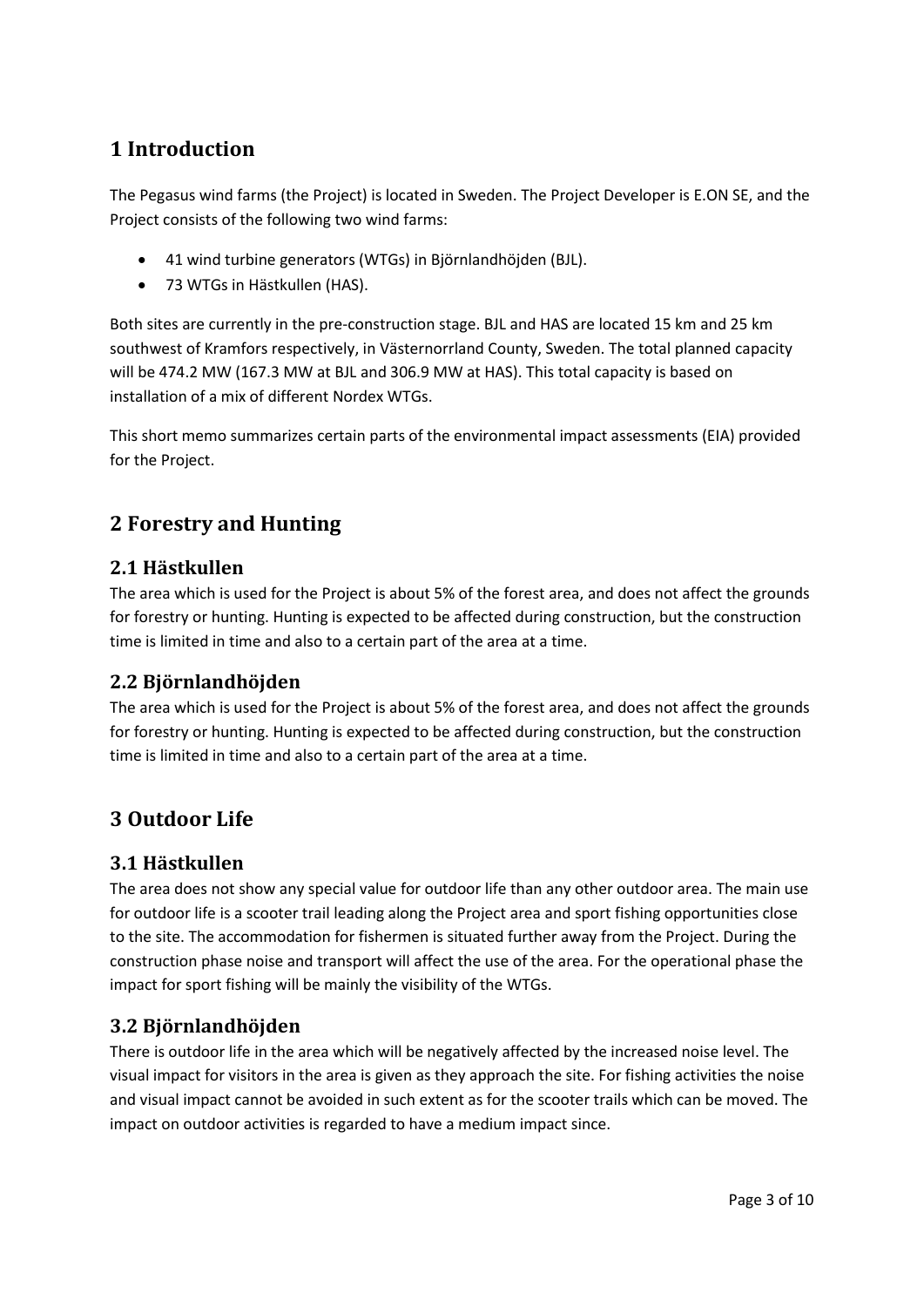## <span id="page-3-0"></span>**4 Reindeer Husbandry**

### <span id="page-3-1"></span>**4.1 Hästkullen**

The Hästkullen Project area is only to a minor degree in the North-West falling together with national areas assigned to reindeer herding. The distance to the next migration route is about 3 km. The dialogue with the neighbouring Sami villages resulted in the information that the area is not used for reindeer herding. Since the area was not used during decades, and the potential reindeer winter food in the area is expected to be limited, the impact on reindeer herding is deemed to be minor.

#### <span id="page-3-2"></span>**4.2 Björnlandhöjden**

The Björnlandhöjden Project area is not situated on any national area assigned to reindeer herding. The distance to the next herding area is about 10 km and the distance to the next migration route even more. The dialogue with the neighbouring Sami villages resulted in the information that the area is not used for reindeer herding. SCA did not record any use during the last decades and the winter food for reindeer is expected to be limited. SCA continues the dialogue with the neighbouring Sami villages, but the impact on reindeer herding is deemed to be minor.

## <span id="page-3-3"></span>**5 Risks for Accidents**

### <span id="page-3-4"></span>**5.1 Hästkullen**

There is a risk of injury through ice falling from the WTGs. The probability of being hit by ice falling of the WTGs and hurting someone is very low. The Project has enough distance to houses, and the risk is limited to persons visiting the area at winter time. Visitor numbers to the wind farm in winter time are expected to be seldom, because there is no reason such as skiing to visit, and service technicians will follow the safety rules set up to minimise the risk of injury by ice-cast. Should someone be hit by falling ice or other parts of the WTGs this would have a very high health impact.

There is a risk of oil leakage from the lubricated parts of the WTGs. There are oil buffer zones and service routines to tackle leakage, so the risk of oil emission to the environment is regarded to be very low.

### <span id="page-3-5"></span>**5.2 Björnlandhöjden**

There is a risk of injury through ice falling from the WTGs. The probability of being hit by ice falling of the WTGs and hurting someone is very low. The Project has enough distance to houses, and the risk is limited to persons visiting the area at winter time. Visitor numbers to the wind farm in winter time are expected to be seldom, because there is no reason such as skiing to visit, and service technicians will follow the safety rules set up to minimise the risk of injury by ice-cast. Should someone be hit by falling ice or other parts of the WTGs this would have a very high health impact.

There is a risk of oil leakage from the lubricated parts of the WTGs. There are oil buffer zones and service routines to tackle leakage, so the risk of oil emission to the environment is regarded to be very low.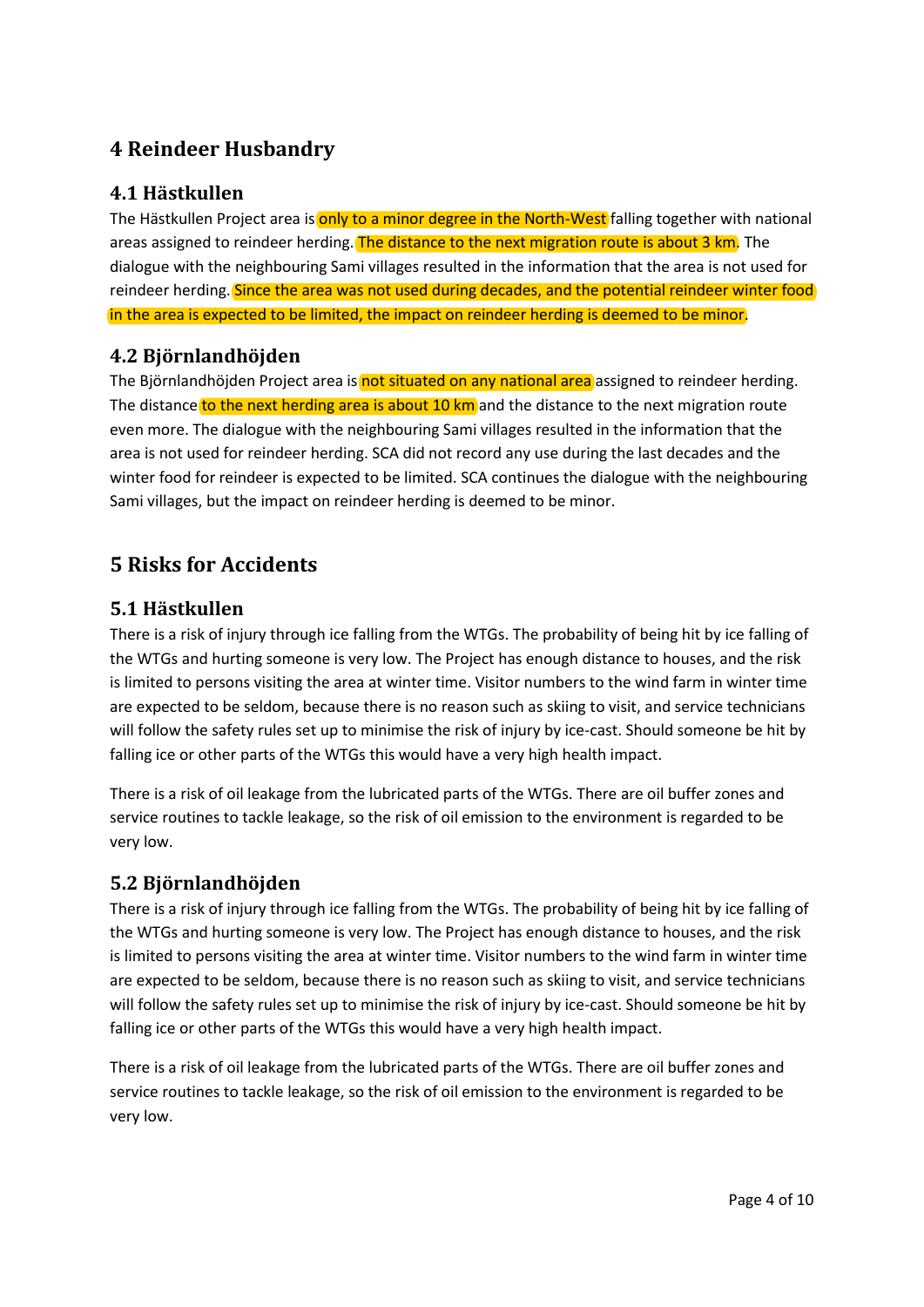## <span id="page-4-0"></span>**6 Visual Impact on the Landscape**

#### <span id="page-4-1"></span>**6.1 Hästkullen**

The photomontage and visibility analysis shows that the wind farm extending to 14 km in length and 2 to 5 km in width will be visible from all directions. This will noticeably change the landscape. Especially the long side of the wind farm is dominating the landscape even in medium distance (4 to 8 km distance). The landscape with wide forests and swamps is regarded to be suitable to accommodate visual impact of large wind farms, but the long sides of the wind farm placed on the heights along the valley make the wind farm visible over a long distance and the visual impact quite fragmented. Because the terrain is hilly and agricultural use is blended with forestry, the view on the wind farm is often covered. Thus the visual impact for the town of Viksjö and most of the area is regarded to be medium while the visual impact on the landscape from certain open spaces and viewpoints in the area along the river Mjällån is significant.

#### <span id="page-4-2"></span>**6.2 Björnlandhöjden**

A wind farm with up to 55 WTGs will have a certain impact on the landscape. The planned layout of the wind farm will be visible from the valley of Lutmyrån and along the lake Viksjö in the area, but give the impression of a group of WTGs. Thus it will to a certain extend act as a landmark and be positive for orientation in the area. In the slightly hilly terrain, and predominant forestry in the area the wind farm visibility from most of the places will be low and impact is regarded to be low. For the recreation and outdoor use the visual impact can be disturbing to a certain extend. Alltogether the impact on the landscape is regarded to be low. Along the valley of Lutmyrån, Habborn and Viksjö Lake the visual impact is medium.

### <span id="page-4-3"></span>**7 Noise**

### <span id="page-4-4"></span>**7.1 Hästkullen**

Exact values for noise emission can be calculated in a later planning stage when a decision about the turbines to be used is made. The emission limits defined by authorities is 40 dB(A) for residential areas and a limit of 35 dB(A) in assigned low noise outdoor activity areas. The Project is not situated in such low noise area. The impact of noise on residential areas is expected to be low.

#### <span id="page-4-5"></span>**7.2 Björnlandhöjden**

Exact values for noise emission can be calculated in a later planning stage when a decision about the turbines to be used is made. The emission limits defined by authorities is 40 dB(A) for residential areas and a limit of 35 dB(A) in assigned low noise outdoor activity areas. The Project is not situated in such low noise area. The impact of noise on residential areas is expected to be low.

## <span id="page-4-6"></span>**8 Shadowing and Reflections**

#### <span id="page-4-7"></span>**8.1 Hästkullen**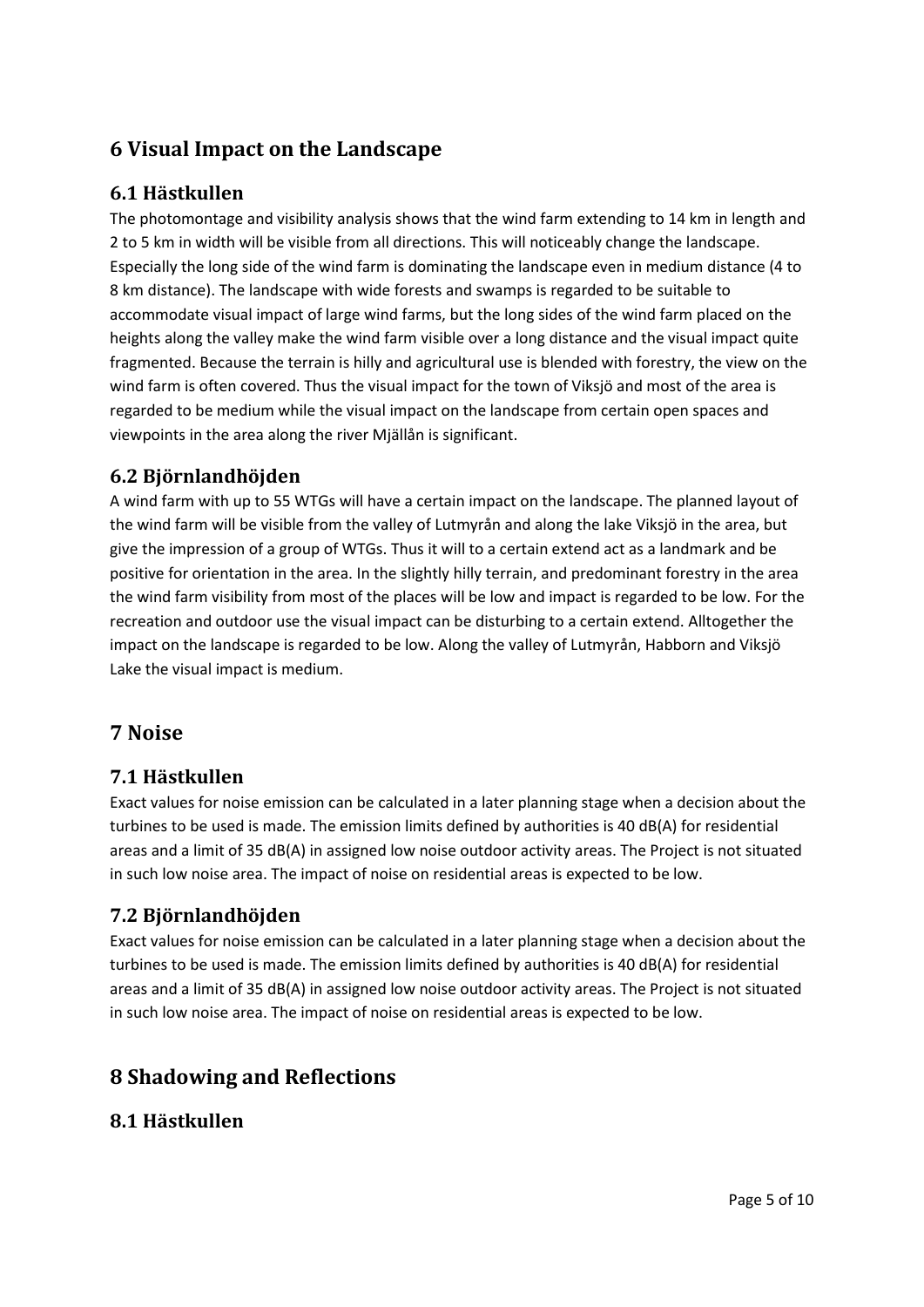The rotor blades can cast moving shadow during sunshine and up to a distance of about 1.5 km. The closest housing is situated 1.5 km which, altogether makes problems with shadow casting unlikely, which is also supported by precautious preliminary calculations. The impact is regarded to be minor.

### <span id="page-5-0"></span>**8.2 Björnlandhöjden**

The rotor blades can cast moving shadow during sunshine and up to a distance of about 1.5 km. The closest housing is situated 1.4 km which, altogether makes problems with shadow casting unlikely, which is also supported by precautious preliminary calculations. The impact is regarded to be minor.

## <span id="page-5-1"></span>**9 Visual Impact on Residential Areas**

### <span id="page-5-2"></span>**9.1 Hästkullen**

The wind farm will be visible from a few houses. The perception of wind power will be highly individual, and the number of houses affected is limited. Thus the total impact is regarded to be low.

### <span id="page-5-3"></span>**9.2 Björnlandhöjden**

The wind farm will be visible from a few houses. The perception of wind power will be highly individual, and the number of houses affected is limited. Thus the total impact is regarded to be low.

## <span id="page-5-4"></span>**10 Water and Ground Protection**

## <span id="page-5-5"></span>**10.1 Hästkullen**

A risk for the local Hydrogeology will occur mainly in the construction phase of the wind farm, during construction of roads, foundations with the assembly spots as well as the burying of underground power cables between the WTGs and the substations. By obeying the safety rules from technical operation with the necessary precaution there should be no risk of emissions or disturbing the hydrological balance. There is no risk that the environmental quality standards will not be achieved.

## <span id="page-5-6"></span>**10.2 Björnlandhöjden**

A risk for the local Hydrogeology will occur mainly in the construction phase of the wind farm, during construction of roads, foundations with the assembly spots as well as the burying of underground power cables between the WTGs and the substations. By obeying the safety rules from technical operation with the necessary precaution there should be no risk of emissions or disturbing the hydrological balance. There is no risk that the environmental quality standards will not be achieved.

## <span id="page-5-7"></span>**11 Especially Sensitive Areas**

### <span id="page-5-8"></span>**11.1 Hästkullen**

An evaluation of the especially sensitive areas does show that the Project is not situated in an area with special protection such as national area of interest or Natura 2000. Also the watersheds of Ljustorpsån-Mjällån and Vällingsjön will not be affected.

## <span id="page-5-9"></span>**11.2 Björnlandhöjden**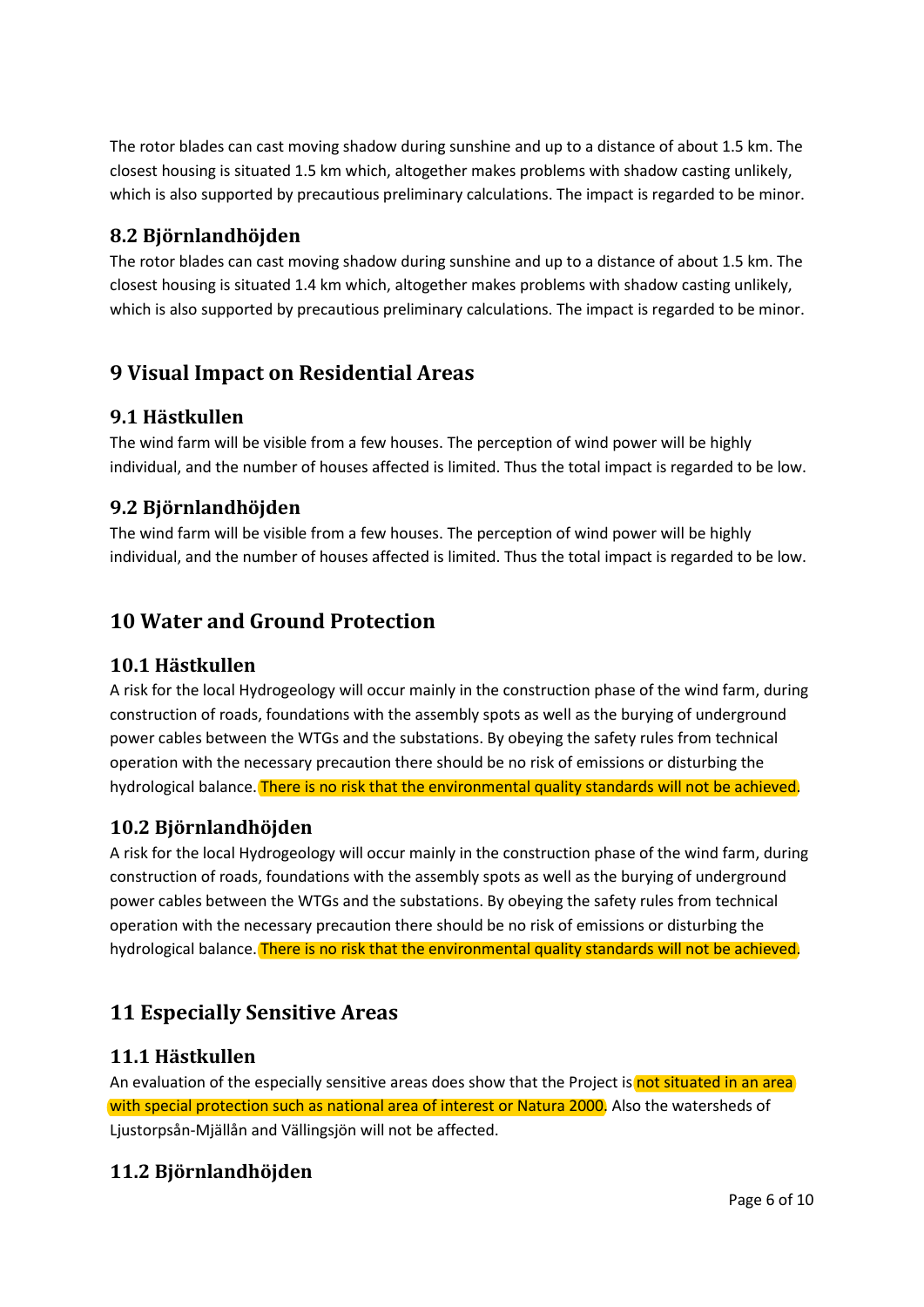There is a distance of 3 km to the closest national area of interest, which is even divided from the Project by the river Lutmyrån, so that the hydrology is not affected. The natural sensitive protected areas within the project area are exempted from the project area, but interconnected via hydrological balance. The protected areas is deemed to be quite insensitive to changes in the water balance and there are no changes expected from the planned establishment of the Project. Also the water balance of the neighboring Natura 2000 area is not affected, because it is divided form the water balance of the Project via Rislandsån, lake Stor-Habborn and Lutmyrån.

## <span id="page-6-0"></span>**12 Natural Values**

### <span id="page-6-1"></span>**12.1 Hästkullen**

Wariness and precaution regarding hydrology and natural values are working together to protect water and natural values from negative impacts.

A natural value evaluation of the area was conducted by SCA similar to the ones conducted for forestry operations. The natural values classed high natural value are excluded from construction of WTGs. Also most of the areas of natural value are excluded from construction, amounting to about 9% of the project area. In high natural value areas, there will also be no road construction. The county assigned key biotopes as well as the areas assigned for protection or future protection are taken into account. The preliminary planning shows that, even under those limitations up to 100 WTGs including infrastructure can be placed in the remaining area, so that the impact on natural values is regarded to be low.

### <span id="page-6-2"></span>**12.2 Björnlandhöjden**

Wariness and precaution regarding hydrology and natural values are working together to protect water and natural values from negative impacts.

A natural value evaluation of the area was conducted by SCA similar to the ones conducted for forestry operations. The natural values classed high natural value are excluded from construction of WTGs. Also most of the areas of natural value are excluded from construction, amounting to about 15% of the project area. In high natural value areas and natural value areas, there will also be no road construction. The county assigned key biotopes as well as the areas assigned for protection or future protection are taken into account. The preliminary planning shows that, even under those limitations up to 55 WTGs including infrastructure can be placed in the remaining area, so that the impact on natural values is regarded to be low.

The natural values in the Project area will be affected to the extent that visitors will not be able to enjoy the natural values in the same silence as before, but the higher noise level will not negatively affect the natural values itself.

## <span id="page-6-3"></span>**13 Birds**

### <span id="page-6-4"></span>**13.1 Hästkullen**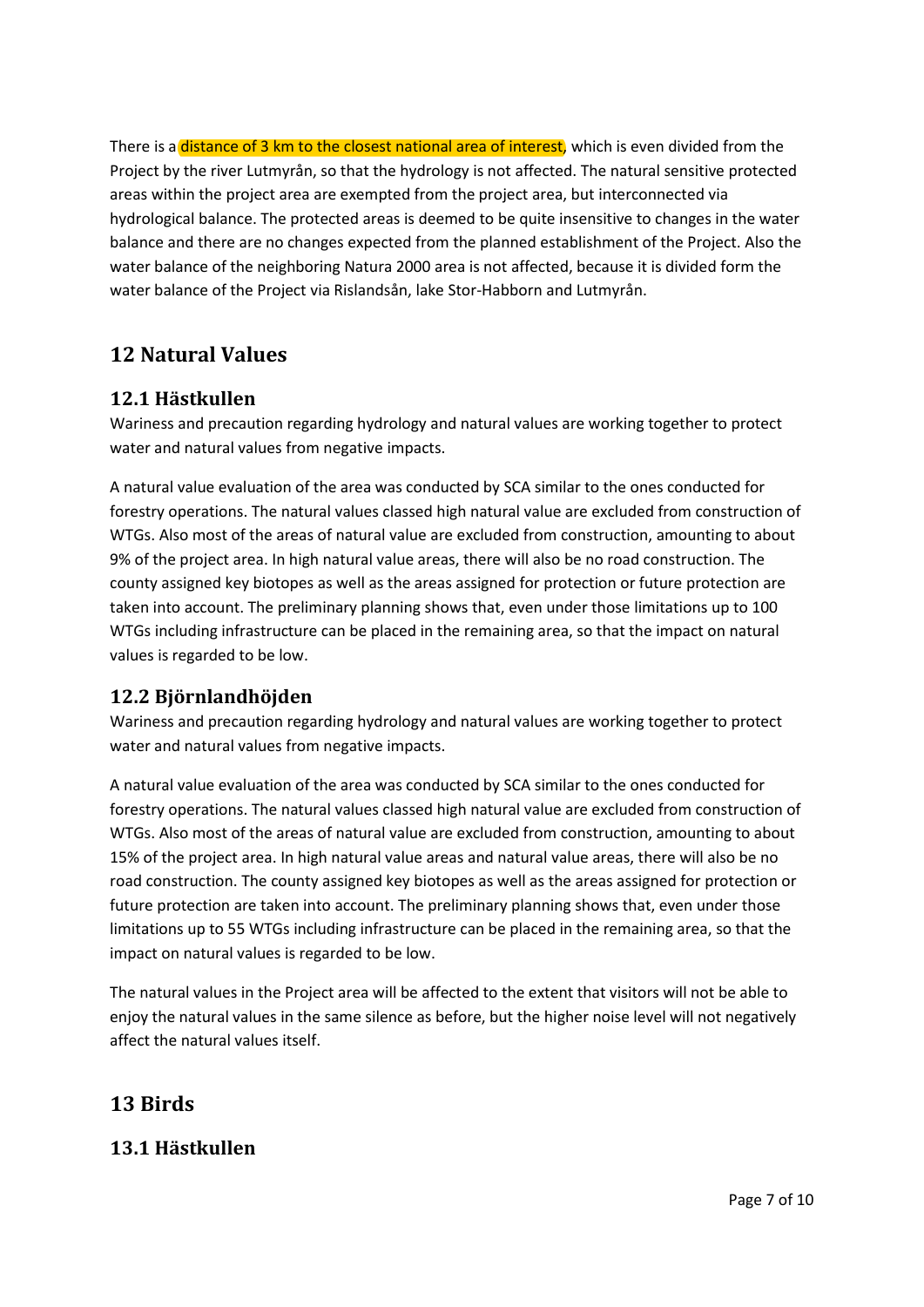The bird investigations in the area show that a certain precaution regarding the bird population must be taken, even if the number of birds and bats killed by collision with wind power is small compared to the kills by other human activity. The precautions will mainly be the exception of the key biotopes, the old grown forests and the wetlands from the placement of WTGs and infrastructure. The layout is in such way, that a safety distance of 2 km can be held to the respective areas. It is noted that the risk of conflict with individuals of the golden eagle is given for any wind power project in the north of Sweden, and that the safety distance of 2-3 km from the habitat of a minimum of 5 grey eagles, as used in this case, is elaborated together with the Swedish Ornithological Society and also supported by outcomes of legal trials regarding this topic.

### <span id="page-7-0"></span>**13.2 Björnlandhöjden**

The bird investigations in the area show that a certain precaution regarding the bird population must be taken, even if the number of birds and bats killed by collision with wind power is small compared to the kills by other human activity. The precautions will mainly be the exception of the key biotopes, the old grown forests and the wetlands from the placement of WTGs and infrastructure. The layout is in such way, that a safety distance of 2 km can be held to the respective areas. It is noted that the risk of conflict with individuals of the golden eagle is given for any wind power project in the north of Sweden, and that the safety distance of 2-3 km from the habitat of a minimum of 5 grey eagles, as used in this case, is elaborated together with the Swedish Ornithological Society and also supported by outcomes of legal trials regarding this topic.

## **14 Bats**

## **14.1 Hästkullen**

The project area is deemed not to provide for a suitable biotope for bats. Biotope investigations show that the existence of exotic bats sticking out of the standard species found throughout the country are unlikely. The risk of the project regarding the impact on bat population is regarded to be low.

## **14.2 Björnlandhöjden**

The project area is deemed not to provide for a suitable biotope for bats. Biotope investigations show that the existence of exotic bats sticking out of the standard species found throughout the country are unlikely. The risk of the project regarding the impact on bat population is regarded to be low.

## **15 Other Fauna**

## **15.1 Hästkullen**

The area for the Project is already today mainly covered by commercial timberland with existing timber roads and frequented use of the area by the population including fishing and use by scooter during winter. During construction the fauna will probably be disturbed by the activities, but during operation it is expected to find the same fauna as before. The impact on other fauna is regarded to be minor.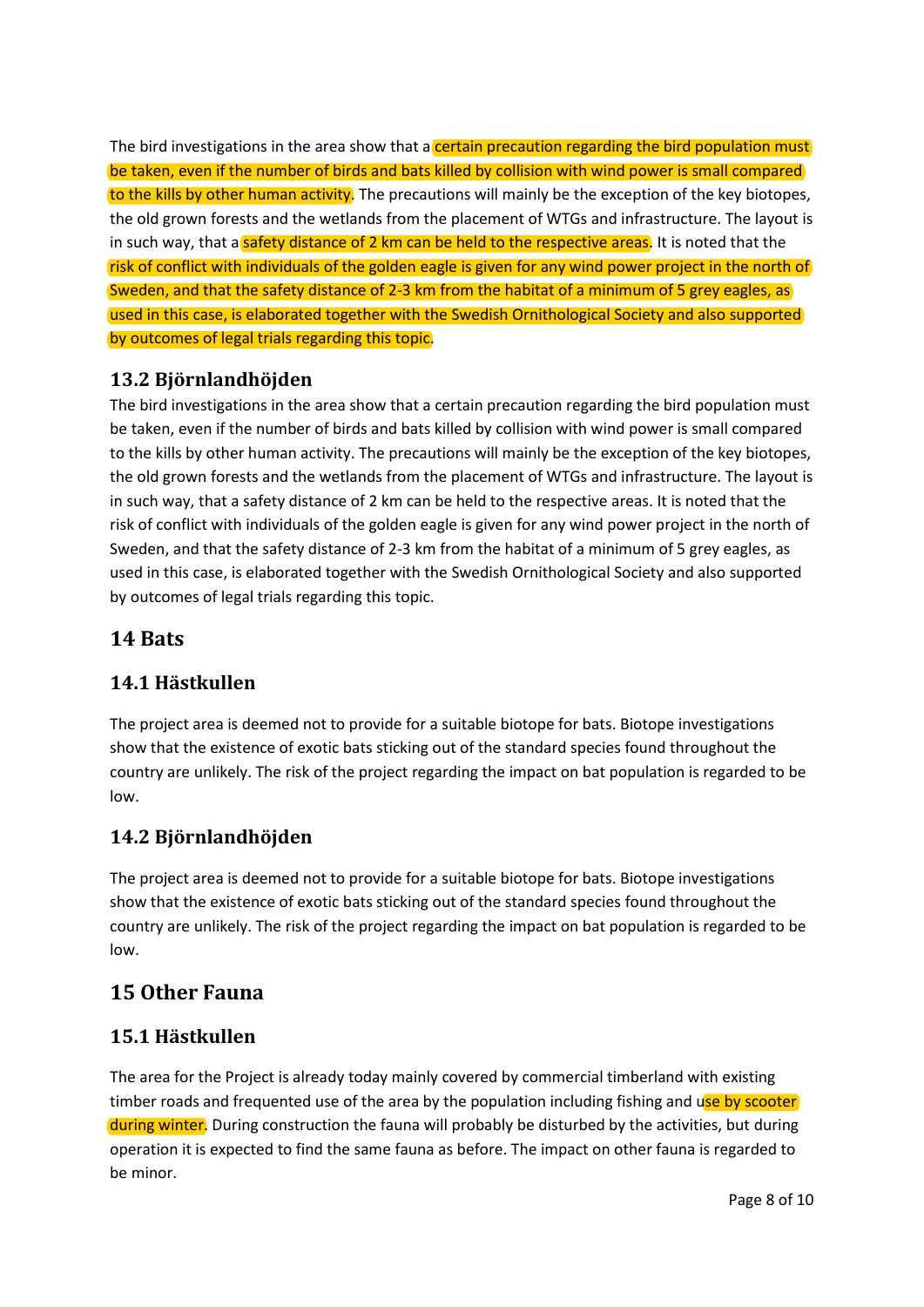## **15.2 Björnlandhöjden**

The area for the Project is already today mainly covered by commercial timberland with existing timber roads and frequented use of the area by the population including fishing and use by scooter during winter. During construction the fauna will probably be disturbed by the activities, but during operation it is expected to find the same fauna as before. The impact on other fauna is regarded to be minor.

## **16 Cultural Environment**

## **16.1 Hästkullen**

There is one site, Käckelbäcksmon where two to three WTGs are visible. This is regarded to be a marginal effect on the landscape around the site. With the preliminary layout the cultural environment is only marginally affected if affected at all. It is assumed that the wind farm with up to 100 WTG can be constructed without affecting any cultural history remains.

### **16.2 Björnlandhöjden**

With the preliminary layout the cultural environment is only marginally affected if affected at all. It is assumed that the wind farm with up to 55 WTG can be constructed without affecting any cultural history remains.

## **17 Transport**

### **17.1 Hästkullen**

The emission of the transport during construction of the Project is regarded to be low. During operation of the Project the emission to the air is very low for wind power compared with fuel based power production.

### **17.2 Björnlandhöjden**

The emission of the transport during construction of the Project is regarded to be low. During operation of the Project the emission to the air is very low for wind power compared with fuel based power production.

## **18 Cumulative Impact**

### **18.1 Hästkullen**

The cumulative visual impact on landscape is regarded to be already taken into account by local authorities during the definition of areas for wind power development.

For other impacts the distance to neighbouring projects is assumed to be long enough to prevent accumulated noise levels or shadow flicker.

### **18.2 Björnlandhöjden**